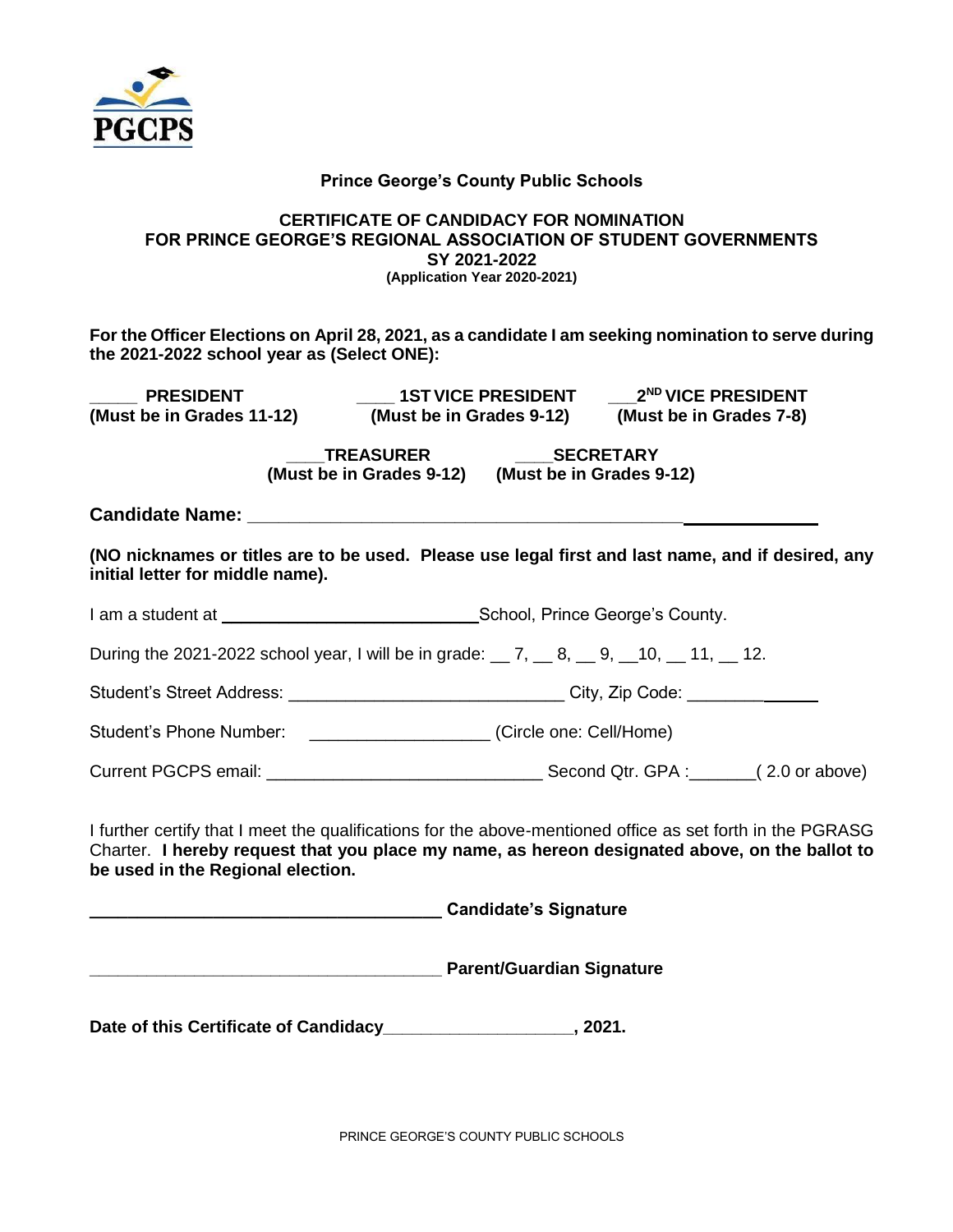

| <b>Candidate Name:</b> | School: |
|------------------------|---------|
|                        |         |

### **SCHOOL CERTIFICATIONS AND ENDORSEMENT**

#### **GRADE CERTIFICATION: Second Quarter GPA (must be 3.0 or higher)**

**\*I certify that the above-named candidate is eligible to apply for the PGRASG Elected Officer position.** 

**Professional School Counselor Signature\_\_\_\_\_\_\_\_\_\_\_\_\_\_\_\_\_\_\_\_\_\_\_\_\_\_\_\_\_**

**Professional School Counselor Name\_\_\_\_\_\_\_\_\_\_\_\_\_\_\_\_\_\_\_\_\_\_\_\_\_\_\_\_\_\_\_\_\_**

| <b>Principal's Signature</b> |  |
|------------------------------|--|
|                              |  |

**Principal Name\_\_\_\_\_\_\_\_\_\_\_\_\_\_\_\_\_\_\_\_\_\_\_\_\_\_\_\_\_\_\_\_\_\_\_\_\_\_\_\_**

### **SGA ADVISOR ENDORSEMENT**

**\*I endorse the above-named student for candidacy for the PGRASG Elected Officer position for which they are applying.**

SGA Advisor Signature

**SGA Advisor Name and Email Example 2008**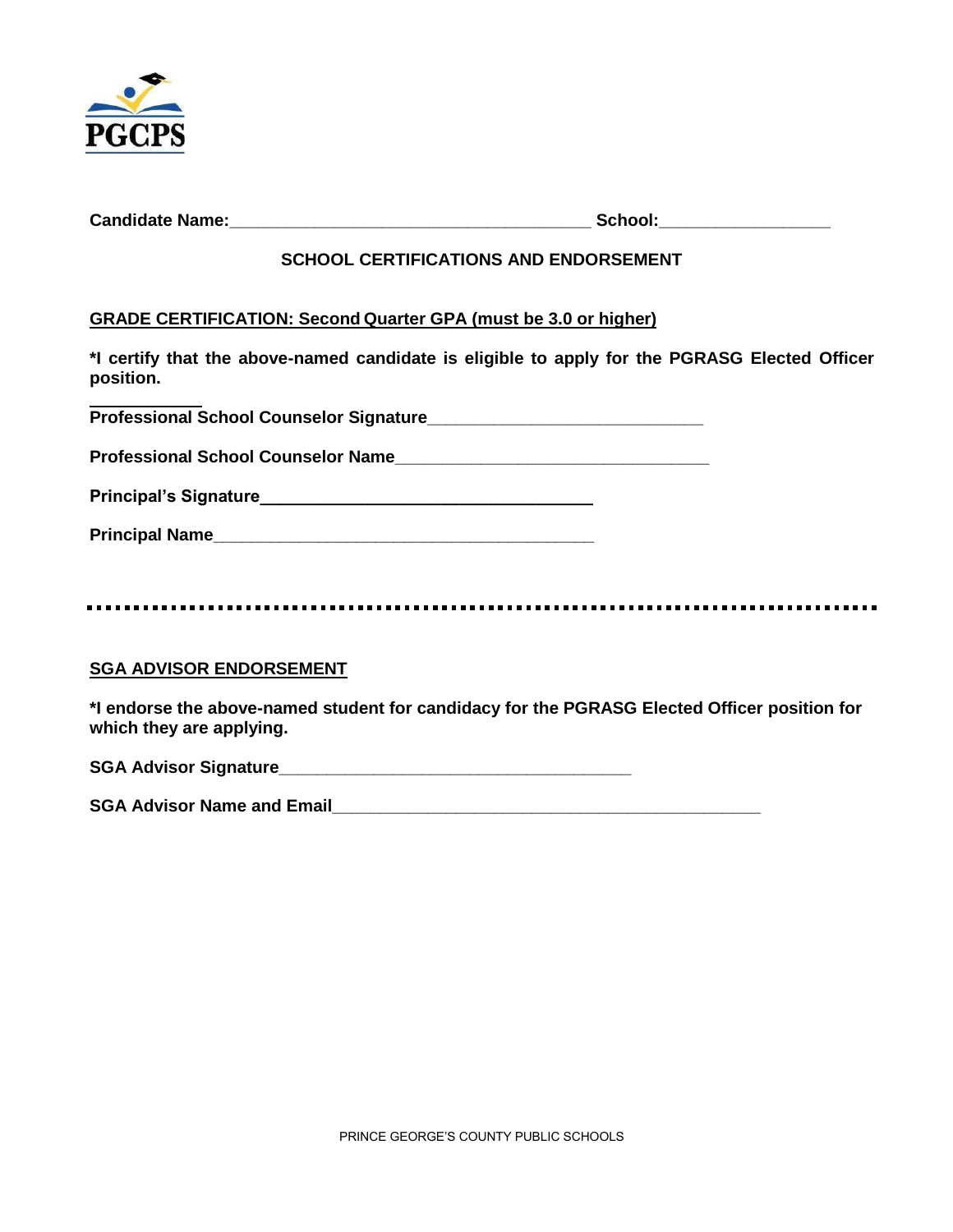| <b>Candidate Name:</b> | School: |
|------------------------|---------|
|                        |         |

# **ELECTED OFFICER CONSTRUCTED RESPONSE**

*(In 250 words or less, please describe any leadership experience that you have had that you feel will enable you to be successful in this position. Please use complete sentences – do not use bullets or numbers.)*